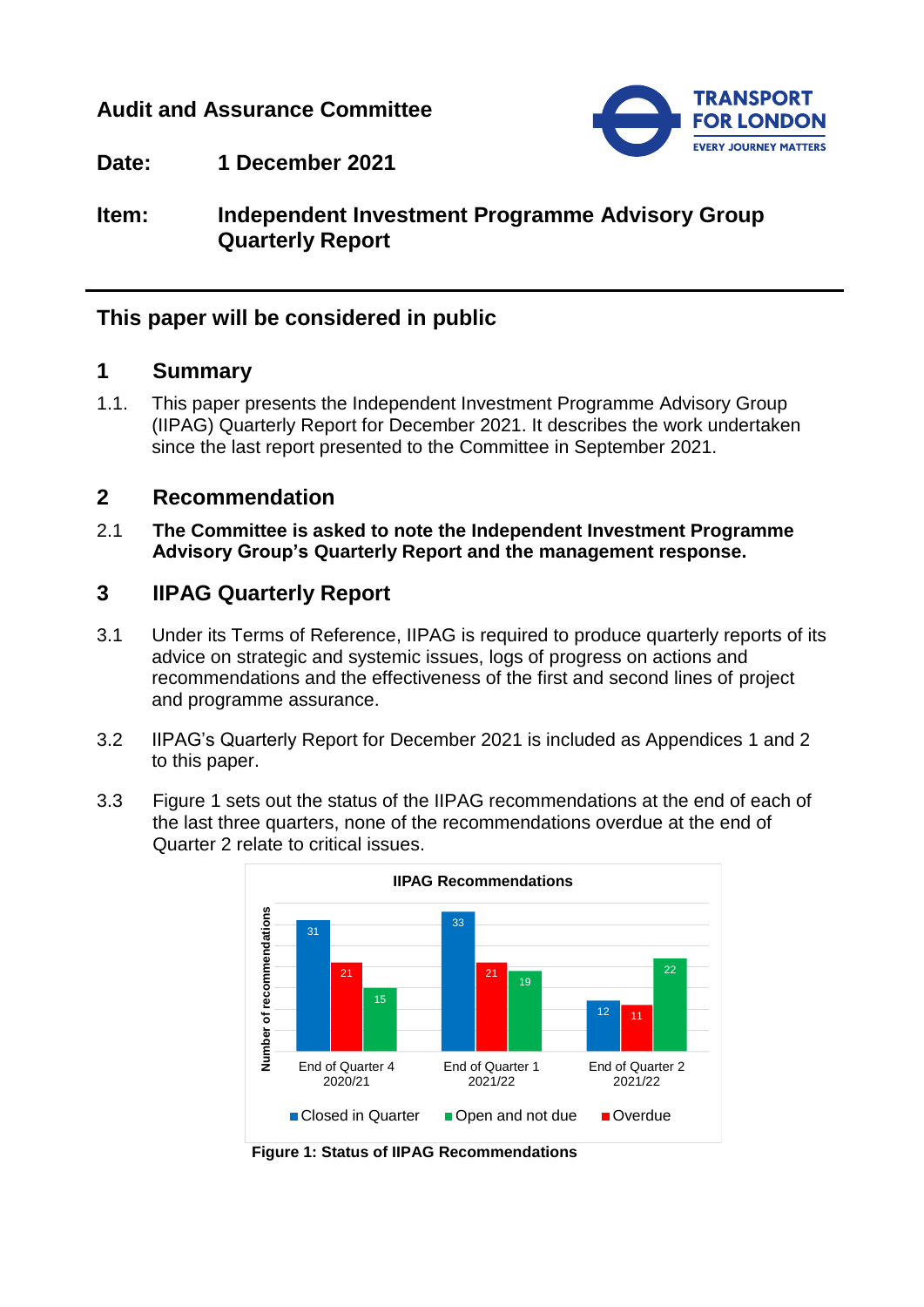3.4 There were no new unagreed or critical IIPAG recommendations made during Quarter 2.

# **4 Management Response to IIPAG Quarterly Report**

#### **Common Themes from Reviews**

4.1 We note the identification of the common themes that IIPAG have highlighted. These align with specific recommendations raised from the assurance reviews undertaken. We will continue to monitor the completion of management actions within the business which address the specific recommendations.

#### **Asset Information in TfL**

- 4.2 Outlined below are the actions we are undertaking in response to the recommendations raised by IIPAG in their report on Asset Information in TfL.
- 4.3 A common State of Good Repair (SoGR) framework has now been agreed for all TfL assets. The framework has been applied to an initial selection of around 20 asset types and is actively being rolled out to more asset groups. The level of maturity, of both asset data and the SoGR metrics, differs by asset type and a number of asset types will need to develop their base data over the coming years to support this approach. However, the SoGR framework has, for the first time, provided a common framework that all TfL asset condition/health is mapped to, and is providing a basis for comparison and alignment of approaches. SoGR is being supported by other metrics, including risk, fault trends and obsolescence; all of which is feeding into the risk-based asset prioritisation which takes account of asset criticality.
- 4.4 A combined SoGR metric for assets has been added to the TfL scorecard. The top-level metric is a combination of 15 individual asset groups. A dashboard has been developed to monitor and report on the top-level and supporting SoGR metrics. The aim is to improve the information in the dashboard over the coming months and launch it, so it is accessible to all TfL staff before the end of this financial year.
- 4.5 We fully support the recommendation to hold regular asset health reviews at senior executive meetings. Currently appropriate asset strategy/engineering representatives attend the London Underground (LU) Executive meeting and Surface Transport Leadership meetings. Andy Lord (Managing Director of LU and TfL Engineering) currently attends the TfL Executive Committee meeting. Going forward we will work with the executive groups and this Committee to agree what and when asset health will be on the agenda.

#### **Progress with Value for Money**

4.6 As recognised by IIPAG, significant progress has been made since we established our approach to delivering value for money across the Investment Programme at the meeting of the Committee in December 2020. The reduction in TfL revenue associated with the coronavirus pandemic has made the financial imperative for change even more urgent. This has led to a strong focus from senior management and the associated cultural shift necessary for driving